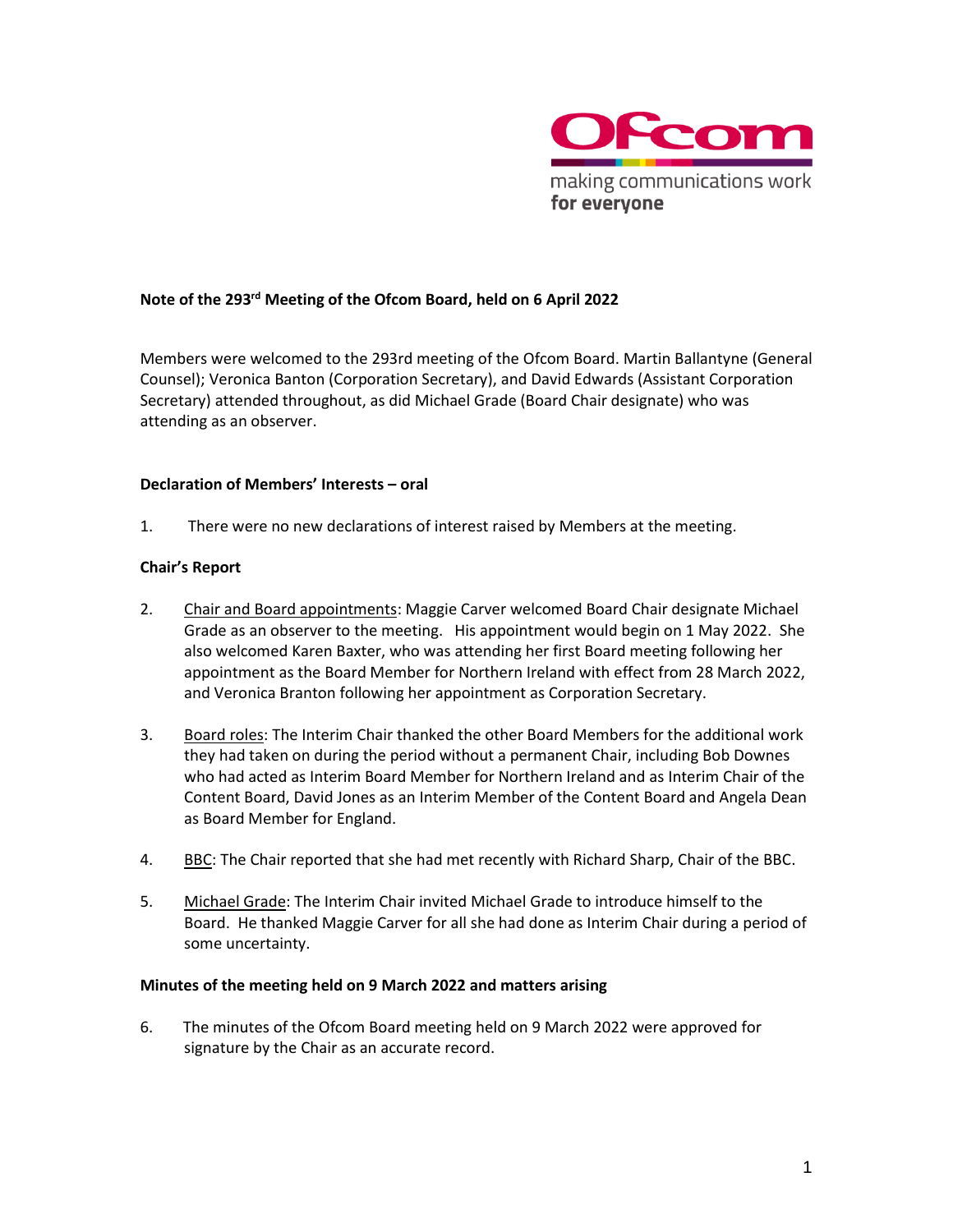7. A summary of progress against action points had been circulated. Status updates against each of the actions were duly noted.

## **Chief Executive's Report**

- 8. Melanie Dawes presented her report, which covered key developments since the last Board meeting.
- 9. The Board noted the report from the Chief Executive.

## **Review of the Future of BBC Regulation**

- 10. Ofcom was required to publish a review of the extent to which the BBC was fulfilling its Mission, and promoting each of its Public Purposes, to inform the Government's mid-term review in line with the Charter.
- 11. The review would build on last year's Public Service Media review (Small Screen: Big Debate) and consider whether existing regulation remained fit for purpose for the remainder of the Charter period and ensure that the BBC continued to be held to account for delivering services to all UK audiences, while allowing the BBC to transform and modernise its services to meet audience needs.
- 12. The Board discussed proposed changes to the Operating Licence, competition framework and the BBC First complaints process and agreed the broad proposals for making changes to Ofcom's regulation of the BBC.

# **Approach to Consumer Protection**

- 13. The Board was taken through the background to the approach to consumer protection that was being proposed. Ofcom's 2016 Strategic Review of Digital Communications had introduced a greater emphasis on consumer protection, with new rules on providers followed by a further set of voluntary fairness commitments. The market was changing significantly in response to further developments in technology and a strategic approach was now being proposed to achieve consumer outcomes over the next 3-5 years and which would be incorporated into Ofcom's Three-Year Plan.
- 14. The Board was asked to provide input and issues discussed included the changing use of communications services; the importance of network resilience and a need to understand how to protect consumers in new ways; the fact that there was no such thing as the "average" consumer; and while the current rules sought to make markets work for everyone, consumer protection in future would need to be increasingly targeted.

## **Broadcast Incident Reviews**

15. Ofcom reviews had been undertaken in response to the fire at the main Bilsdale TV and radio transmitter on 10 August 2021 and, separately, the release of fire suppressant gas at Red Bee Media's Broadcast Centre on 25 September 2022, which resulted in interruptions to TV access services provided by some PSBs and disruption to Channel 4 until November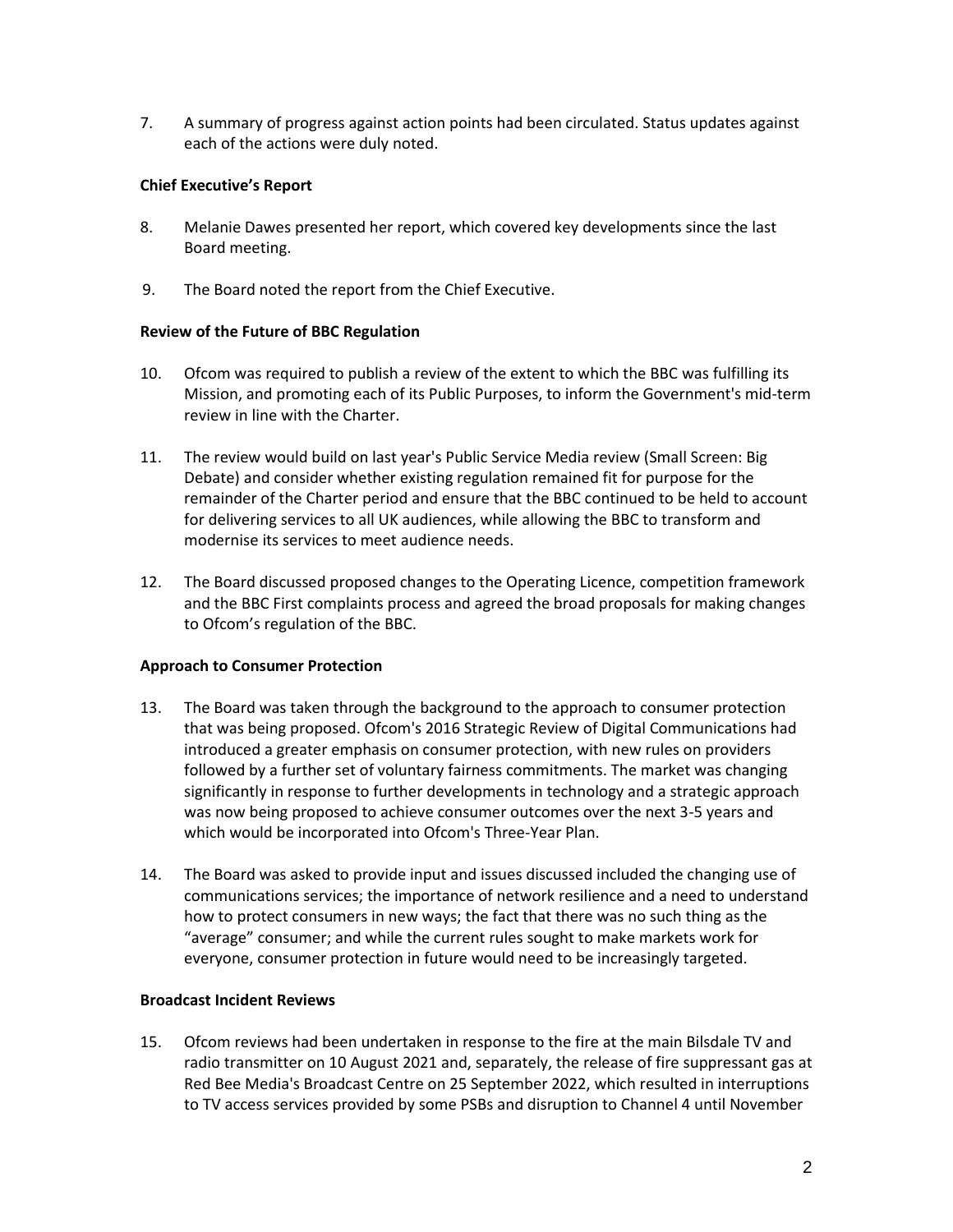2022. Consideration was given to recommendations on what could be done to avoid incidents of this kind and plans to consult on strengthening Ofcom technical codes.

## **Annual Litigation Update**

16. In his annual report to the Board, as General Counsel, Martin Ballantyne provided an update on judgments in the past year, ongoing cases, new cases brought in the last year and potential future litigation.

#### **Advisory Committee/Content Board Reappointments**

- 17. The Board reviewed and discussed options for Advisory Committee and Content Board reappointments, to determine the approach going forward. It was noted that such appointments were for the Ofcom Board to decide.
- 18. It was agreed that Non-Executive Director (NED) appointments to the four Advisory Committees and Content Board would be made for three-year terms, with the possibility of a second three-year term, as long as certain criteria were met, including agreement by the respective committee and the Board that it was right for Ofcom for the respective NED to serve a second term; and without the individual needing to formally re-apply.

#### **Appointment to MG ALBA (Gaelic Media Service)**

19. The Board approved the appointment of Calum MacLeod to the Board of MG ALBA from 1 May 2022 for a term of four years; noted that the Board of MG ALBA must have a member nominated by Highlands and Islands Enterprise under s183A(5)(b) of the Broadcasting Act 1990 and that Calum would be that nominee; and noted that, in line with the provisions of the Scotland Act 2016, the appointment was subject to final approval by Scottish Ministers.

## **Ofcom Board Recruitment – Update from the Interim Chair**

20. The Interim Chair updated the Board on the DCMS process to fill the Broadcasting Board Member vacancy.

#### **Report from the Chair of the Content Board**

21. The Interim Chair of the Content Board provided a short update on recent Content Board activity, including matters discussed at the Content Board meeting on 15 March 2022.

#### **Executive Director Updates**

22. Lindsey Fussell and Kevin Bakhurst reported on key developments since the last Board meeting related to the work of Ofcom's Networks & Communications Group and the Broadcasting & Online Content Group.